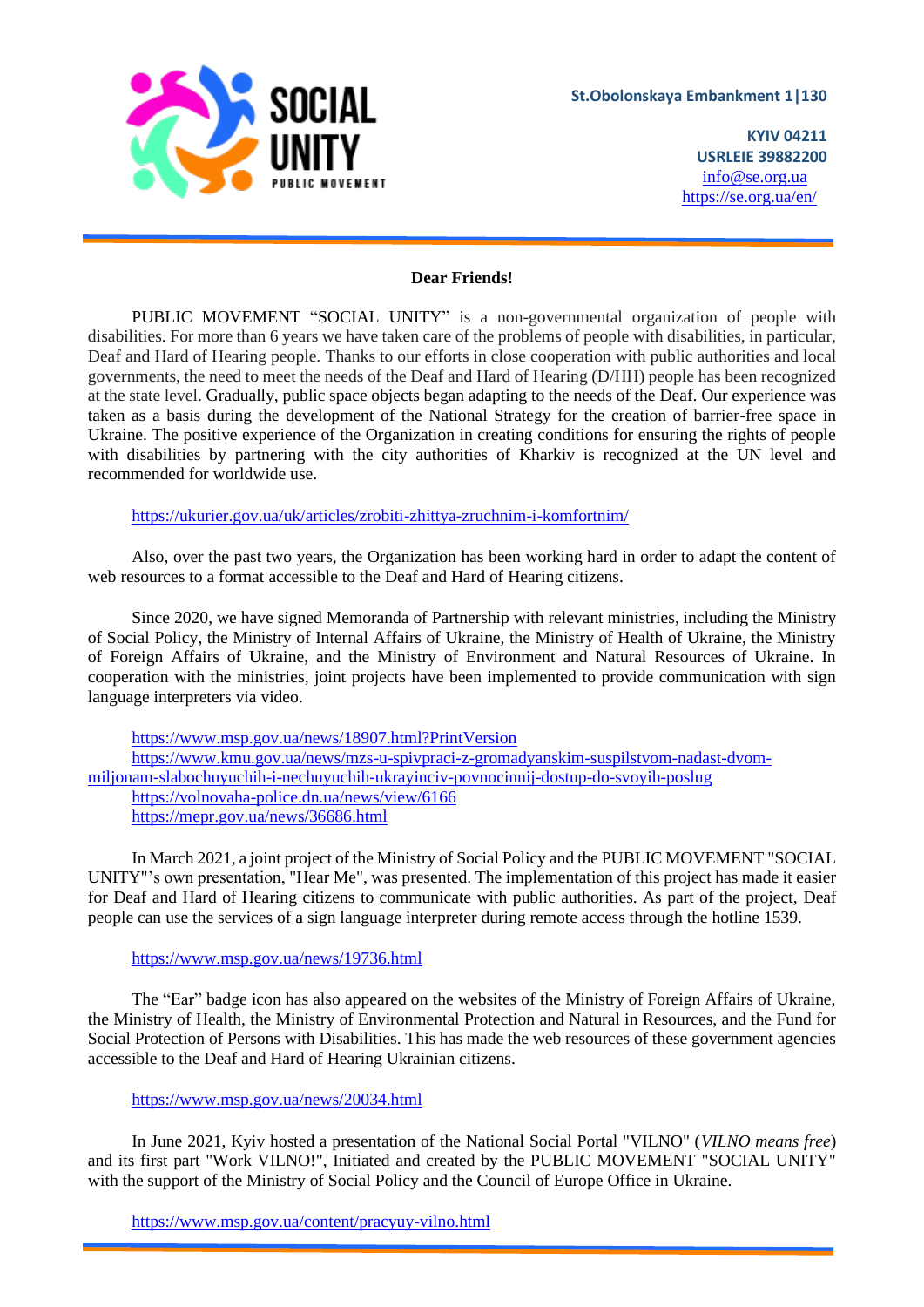[https://roz.otg.dp.gov.ua/ua/novini-ta-podiyi/novini/minsocpolitiki-rozpochalo-pilotnij-proekt-pracyuj](https://roz.otg.dp.gov.ua/ua/novini-ta-podiyi/novini/minsocpolitiki-rozpochalo-pilotnij-proekt-pracyuj-vilno)[vilno](https://roz.otg.dp.gov.ua/ua/novini-ta-podiyi/novini/minsocpolitiki-rozpochalo-pilotnij-proekt-pracyuj-vilno)

[https://www.kmu.gov.ua/news/minsocpolitiki-rozroblyaye-novi-stimuli-dlya-pracevlashtuvannya](https://www.kmu.gov.ua/news/minsocpolitiki-rozroblyaye-novi-stimuli-dlya-pracevlashtuvannya-lyudej-z-invalidnistyu)[lyudej-z-invalidnistyu](https://www.kmu.gov.ua/news/minsocpolitiki-rozroblyaye-novi-stimuli-dlya-pracevlashtuvannya-lyudej-z-invalidnistyu)

[https://www.ukrinform.ua/rubric-presshall/3245353-prezentacia-novih-cifrovih-servisiv-dla-ludej-z](https://www.ukrinform.ua/rubric-presshall/3245353-prezentacia-novih-cifrovih-servisiv-dla-ludej-z-porusennami-sluhu.html)[porusennami-sluhu.html](https://www.ukrinform.ua/rubric-presshall/3245353-prezentacia-novih-cifrovih-servisiv-dla-ludej-z-porusennami-sluhu.html)

[https://www.ukrinform.ua/rubric-society/3246956-pocuj-mene-minsocpolitiki-opracuvalo-400](https://www.ukrinform.ua/rubric-society/3246956-pocuj-mene-minsocpolitiki-opracuvalo-400-zvernen-vid-ludej-z-porusennami-sluhu.html) [zvernen-vid-ludej-z-porusennami-sluhu.html](https://www.ukrinform.ua/rubric-society/3246956-pocuj-mene-minsocpolitiki-opracuvalo-400-zvernen-vid-ludej-z-porusennami-sluhu.html)

Over the years of our work, we have united around us a highly professional team with an active public position, which prioritizes public interests of their own. Sign language interpreters, cameramen, technicians, and activists work closely together to create a barrier-free space for people with disabilities.

Russia's military aggression against Ukraine has been a difficult situation for each of Ukraine D/HH citizens. However, D/HH people are especially vulnerable in this situation. Even before the aggression began, in our previous peaceful life, D/HH citizens were in an information vacuum due to the peculiarities of the perception of information and the low degree of adaptation of public space to their needs. Even though that in Ukraine are exploding Russian's bombs now, D/HH civilians can mostly feel danger only by their heart. The constant danger to the lives of civilians, the threat of air and missile attacks on civilian objects, fear combined with the lack of information - all this further deepens their sense of panic and doom.

As a non-governmental organization that has been working with people with disabilities for more than six years, we realize that about 1.5 million Deaf and Hard of Hearing (D/HH) people have difficulty accessing information that is currently vital for survival in Ukraine. We are aware that at least 400,000 D/HH people in Ukraine cannot hear the siren warning of the threat of missile and air attacks. We recognize that people with partial or complete vision loss also need to be provided with access to important information.

That is why the brave team of the PUBLIC MOVEMENT "SOCIAL UNITY" which is currently in the most dangerous parts of our country, despite all external and internal circumstances, such as lifethreatening from results of shelling the Russian army's locations, the need to stay long in hiding, the lack of electricity in some places, and finally their own fear, decided to stay and support people with disabilities at all costs.

Our team, in addition to supporting round-the-clock service for the D/HH with the "Translator JM" mobile application, during the Russian military aggression brings to the attention of the D/HH people the necessary important information *(for example, instructions and algorithms for actions during the Russian military aggression, instructions on how to help the Ukrainian army etc.)*, translated into sign language briefings of officials, recommendations of the Ministry of Health. All videos are accompanied by audio recordings for people with partial hearing loss who do not speak sign language, as well as for people with complete or partial vision loss.

Also, Russia's military actions on the territory of Ukraine have prompted us to significantly expand the directions of our work. During the six hellish days of February 2022, Volunteers of the Organization organized the provision of free psychological support services to the D/HH citizens. We also work closely with volunteer organizations in Ukraine and around the world to evacuate people with disabilities from the war zone and provide them with temporary shelter.

In order to reach the audience as much as possible, we have created a column "We know that you do not sleep", in which D/HH citizens receive daily news about the most significant events that impact them.

Our team is the administrator of more than 11 channels, publishes materials in 15 closed Deaf/Hard of Hearing communities in order to spread information about the Russian military aggression against Ukraine to the Russian audience, answers many questions from D/HH people on social networks around the clock.

PUBLIC MOVEMENT "SOCIAL UNITY" as a public association of people with disabilities ask you to provide material support to people with disabilities in Ukraine who suffered from the full-scale war